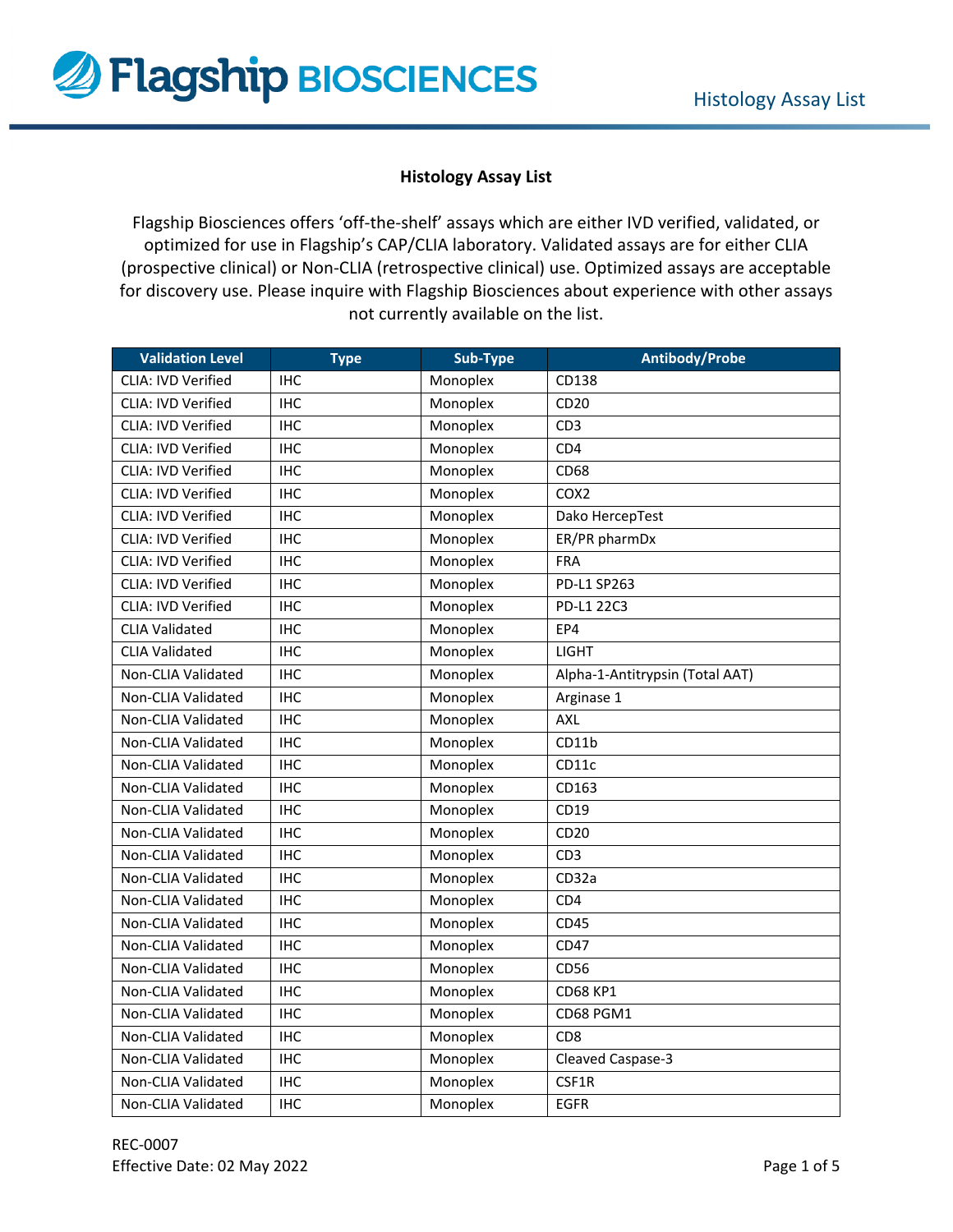

| <b>Validation Level</b> | <b>Type</b> | Sub-Type       | <b>Antibody/Probe</b> |
|-------------------------|-------------|----------------|-----------------------|
| Non-CLIA Validated      | <b>IHC</b>  | Monoplex       | FoxP3                 |
| Non-CLIA Validated      | <b>IHC</b>  | Monoplex       | <b>GITR</b>           |
| Non-CLIA Validated      | <b>IHC</b>  | Monoplex       | Granzyme B            |
| Non-CLIA Validated      | <b>IHC</b>  | Monoplex       | <b>HLA-DR</b>         |
| Non-CLIA Validated      | <b>IHC</b>  | Monoplex       | $IDO-1$               |
| Non-CLIA Validated      | <b>IHC</b>  | Monoplex       | Ki67                  |
| Non-CLIA Validated      | <b>IHC</b>  | Monoplex       | LAG3                  |
| Non-CLIA Validated      | <b>IHC</b>  | Monoplex       | LC3B                  |
| Non-CLIA Validated      | <b>IHC</b>  | Monoplex       | OX40                  |
| Non-CLIA Validated      | <b>IHC</b>  | Monoplex       | p4EBP1                |
| Non-CLIA Validated      | <b>IHC</b>  | Monoplex       | P62                   |
| Non-CLIA Validated      | <b>IHC</b>  | Monoplex       | Pan-CK                |
| Non-CLIA Validated      | <b>IHC</b>  | Monoplex       | $PD-1$                |
| Non-CLIA Validated      | <b>IHC</b>  | Monoplex       | PD-L1 E1L3N           |
| Non-CLIA Validated      | <b>IHC</b>  | Monoplex       | pS6                   |
| Non-CLIA Validated      | <b>IHC</b>  | Monoplex       | <b>PSMA</b>           |
| Non-CLIA Validated      | <b>IHC</b>  | Monoplex       | pSMAD2                |
| Non-CLIA Validated      | <b>IHC</b>  | Monoplex       | SIRPa                 |
| Non-CLIA Validated      | <b>IHC</b>  | Monoplex       | Tie2                  |
| Non-CLIA Validated      | <b>IHC</b>  | Monoplex       | UBA1                  |
| Non-CLIA Validated      | <b>IHC</b>  | <b>Duplex</b>  | CD226/CD8             |
| Non-CLIA Validated      | <b>IHC</b>  | <b>Duplex</b>  | CD4/FoxP3             |
| Non-CLIA Validated      | <b>IHC</b>  | <b>Duplex</b>  | CD8/CD3               |
| Non-CLIA Validated      | <b>IHC</b>  | <b>Duplex</b>  | CD8/FoxP3             |
| Non-CLIA Validated      | <b>IHC</b>  | <b>Duplex</b>  | CD8/Ki67              |
| Non-CLIA Validated      | <b>IHC</b>  | <b>Triplex</b> | CD56/CD8/FoxP3        |
| Non-CLIA Validated      | <b>IHC</b>  | <b>Triplex</b> | CD68/CD8/FoxP3        |
| Non-CLIA Validated      | IF          | <b>Duplex</b>  | EPCAM/P-cadherin      |
| Non-CLIA Validated      | IF          | <b>Duplex</b>  | a-SARC/Merosin        |
| Non-CLIA Validated      | IF          | <b>Duplex</b>  | b-SARC/Merosin        |
| Non-CLIA Validated      | IF          | <b>Duplex</b>  | d-SARC/Merosin        |
| Non-CLIA Validated      | IF          | <b>Duplex</b>  | g-SARC/Merosin        |
| Non-CLIA Validated      | IF          | <b>Duplex</b>  | Mandys106/Merosin     |
| Optimized               | <b>IHC</b>  | Monoplex       | AHR                   |
| Optimized               | <b>IHC</b>  | Monoplex       | ALDH1                 |
| Optimized               | <b>IHC</b>  | Monoplex       | Alpha SMA             |
| Optimized               | <b>IHC</b>  | Monoplex       | B <sub>2</sub> M      |
| Optimized               | <b>IHC</b>  | Monoplex       | Bcl-2                 |
| Optimized               | <b>IHC</b>  | Monoplex       | Bcl-xl                |
| Optimized               | <b>IHC</b>  | Monoplex       | CD103                 |
| Optimized               | <b>IHC</b>  | Monoplex       | CD19                  |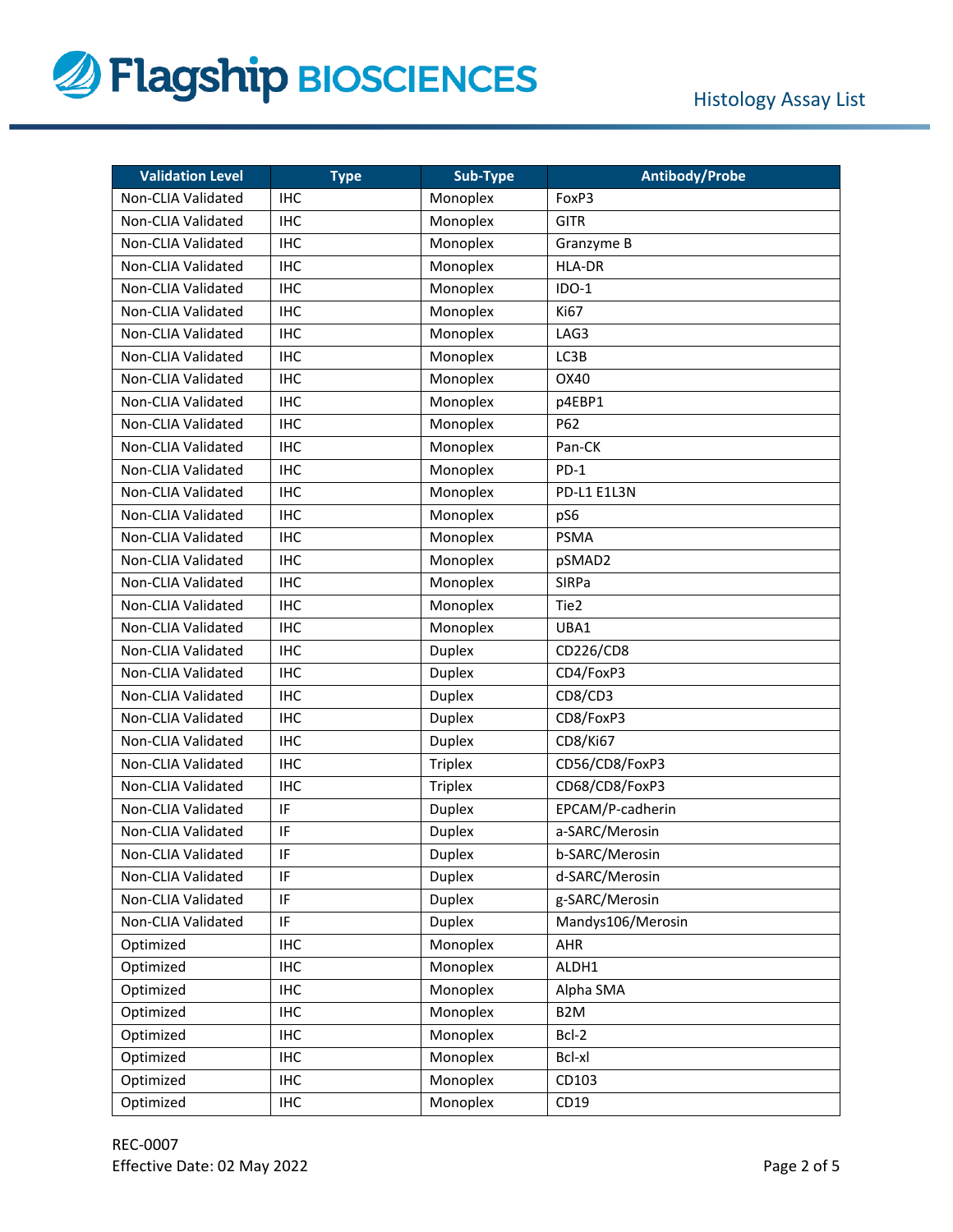

| <b>Validation Level</b> | <b>Type</b> | Sub-Type | <b>Antibody/Probe</b>     |
|-------------------------|-------------|----------|---------------------------|
| Optimized               | <b>IHC</b>  | Monoplex | CD24                      |
| Optimized               | <b>IHC</b>  | Monoplex | CD33                      |
| Optimized               | <b>IHC</b>  | Monoplex | CD40                      |
| Optimized               | <b>IHC</b>  | Monoplex | CD40-L                    |
| Optimized               | <b>IHC</b>  | Monoplex | CD45RA                    |
| Optimized               | <b>IHC</b>  | Monoplex | CD66e (Ceacam 5)          |
| Optimized               | <b>IHC</b>  | Monoplex | CD <sub>96</sub>          |
| Optimized               | <b>IHC</b>  | Monoplex | <b>CD98</b>               |
| Optimized               | <b>IHC</b>  | Monoplex | CK5/6                     |
| Optimized               | <b>IHC</b>  | Monoplex | Cleaved Caspase-8         |
| Optimized               | <b>IHC</b>  | Monoplex | c-MET                     |
| Optimized               | <b>IHC</b>  | Monoplex | CTAG1B                    |
| Optimized               | <b>IHC</b>  | Monoplex | CXCL12                    |
| Optimized               | <b>IHC</b>  | Monoplex | CXCR4                     |
| Optimized               | <b>IHC</b>  | Monoplex | E-Cadherin                |
| Optimized               | <b>IHC</b>  | Monoplex | <b>EPCAM</b>              |
| Optimized               | <b>IHC</b>  | Monoplex | ERCC1                     |
| Optimized               | <b>IHC</b>  | Monoplex | FAPalpha                  |
| Optimized               | <b>IHC</b>  | Monoplex | <b>GFAP</b>               |
| Optimized               | <b>IHC</b>  | Monoplex | GFP                       |
| Optimized               | <b>IHC</b>  | Monoplex | GPC3                      |
| Optimized               | <b>IHC</b>  | Monoplex | H3K27AC (Anti-Histone H3) |
| Optimized               | <b>IHC</b>  | Monoplex | HIF-1-alpha               |
| Optimized               | <b>IHC</b>  | Monoplex | ICAM1                     |
| Optimized               | <b>IHC</b>  | Monoplex | IDH1                      |
| Optimized               | <b>IHC</b>  | Monoplex | IL10Ra                    |
| Optimized               | <b>IHC</b>  | Monoplex | <b>iNOS</b>               |
| Optimized               | <b>IHC</b>  | Monoplex | Insulin + Proinsulin      |
| Optimized               | <b>IHC</b>  | Monoplex | <b>KDEL</b>               |
| Optimized               | <b>IHC</b>  | Monoplex | MAGE-A4                   |
| Optimized               | <b>IHC</b>  | Monoplex | <b>MBP</b>                |
| Optimized               | <b>IHC</b>  | Monoplex | MHC-1 (HLA-1)             |
| Optimized               | <b>IHC</b>  | Monoplex | Napsin A                  |
| Optimized               | <b>IHC</b>  | Monoplex | Nav 1.7                   |
| Optimized               | <b>IHC</b>  | Monoplex | p40                       |
| Optimized               | <b>IHC</b>  | Monoplex | PAP                       |
| Optimized               | IHC         | Monoplex | P-cadherin                |
| Optimized               | <b>IHC</b>  | Monoplex | PDL1                      |
| Optimized               | <b>IHC</b>  | Monoplex | pERK                      |
| Optimized               | <b>IHC</b>  | Monoplex | PRAME                     |
| Optimized               | <b>IHC</b>  | Monoplex | PSGL1                     |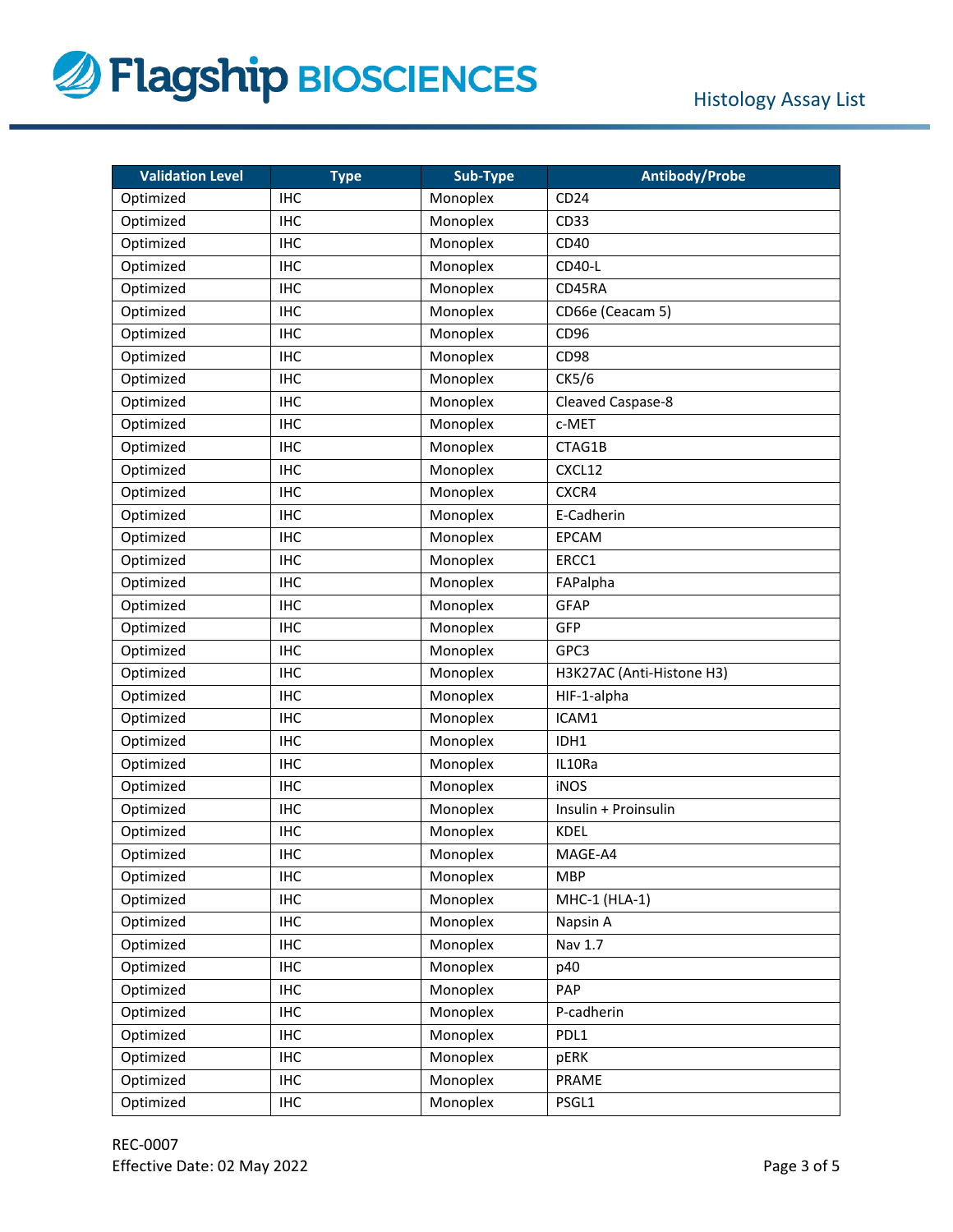

| <b>Validation Level</b> | <b>Type</b> | Sub-Type       | <b>Antibody/Probe</b>            |
|-------------------------|-------------|----------------|----------------------------------|
| Optimized               | <b>IHC</b>  | Monoplex       | <b>PVR</b>                       |
| Optimized               | <b>IHC</b>  | Monoplex       | Rad51                            |
| Optimized               | <b>IHC</b>  | Monoplex       | SIRPalpha                        |
| Optimized               | <b>IHC</b>  | Monoplex       | SOX-10                           |
| Optimized               | <b>IHC</b>  | Monoplex       | SSX <sub>2</sub>                 |
| Optimized               | <b>IHC</b>  | Monoplex       | <b>STING</b>                     |
| Optimized               | <b>IHC</b>  | Monoplex       | Survivin                         |
| Optimized               | <b>IHC</b>  | Monoplex       | <b>TAZ</b>                       |
| Optimized               | <b>IHC</b>  | Monoplex       | <b>TIGIT</b>                     |
| Optimized               | <b>IHC</b>  | Monoplex       | TM4SF1                           |
| Optimized               | <b>IHC</b>  | Monoplex       | TROP-2                           |
| Optimized               | <b>IHC</b>  | Monoplex       | $TTF-1$                          |
| Optimized               | <b>IHC</b>  | Monoplex       | VegF Receptor 2                  |
| Optimized               | <b>IHC</b>  | Monoplex       | Vista                            |
| Optimized               | <b>IHC</b>  | Monoplex       | VSIG4                            |
| Optimized               | <b>IHC</b>  | Monoplex       | WT1                              |
| Optimized               | <b>IHC</b>  | Monoplex       | YAP1                             |
| Optimized               | <b>IHC</b>  | Duplex         | CD8/PDL1                         |
| Optimized               | <b>IHC</b>  | Duplex         | CD68/MHCII                       |
| Optimized               | <b>IHC</b>  | Duplex         | CD163/CD68                       |
| Optimized               | <b>IHC</b>  | Duplex         | P16/MUC5B                        |
| Optimized               | <b>IHC</b>  | <b>Duplex</b>  | PD1/CD8                          |
| Optimized               | <b>IHC</b>  | <b>Triplex</b> | CCL22/CD206/CD163                |
| Optimized               | IF          | Duplex         | Androgen Receptor/Merosin        |
| Optimized               | IF          | Duplex         | CD3/CD8                          |
| Optimized               | IF          | <b>Duplex</b>  | DYS2/Merosin                     |
| Optimized               | <b>CISH</b> | Monoplex       | CCR8                             |
| Optimized               | <b>CISH</b> | Monoplex       | ERN <sub>2</sub>                 |
| Optimized               | <b>CISH</b> | Monoplex       | FOXP3                            |
| Optimized               | <b>CISH</b> | Monoplex       | MUC5B                            |
| Optimized               | <b>CISH</b> | Monoplex       | <b>NRCAM</b>                     |
| Optimized               | <b>CISH</b> | Monoplex       | TGFB1                            |
| Optimized               | <b>CISH</b> | Monoplex       | TNFS14 (LIGHT)                   |
| Optimized               | <b>CISH</b> | <b>Duplex</b>  | ERN2/MUC5B                       |
| Optimized               | <b>CISH</b> | <b>Duplex</b>  | MERTK/AXL                        |
| Optimized               | <b>FISH</b> | <b>Duplex</b>  | IFNG/FOXP3                       |
| Optimized               | Opal mIF    | <b>Triplex</b> | CD96/PVR/TIGIT                   |
| Optimized               | Opal mIF    | 6-plex         | CD3/Ki67/CD137/CD56/CD8/PanK     |
| Optimized               | Opal mIF    | 6-plex         | CD33/HLADR/CD11b/CD14/CD15/CD66b |
| Optimized               | Opal mIF    | 6-plex         | CD4/CD21/FOXP3/Ki67/CD20/CD8     |
| Optimized               | Opal mIF    | 6-plex         | CD45RA/CD4/CCR7/CD45RO/FOXP3/CD8 |